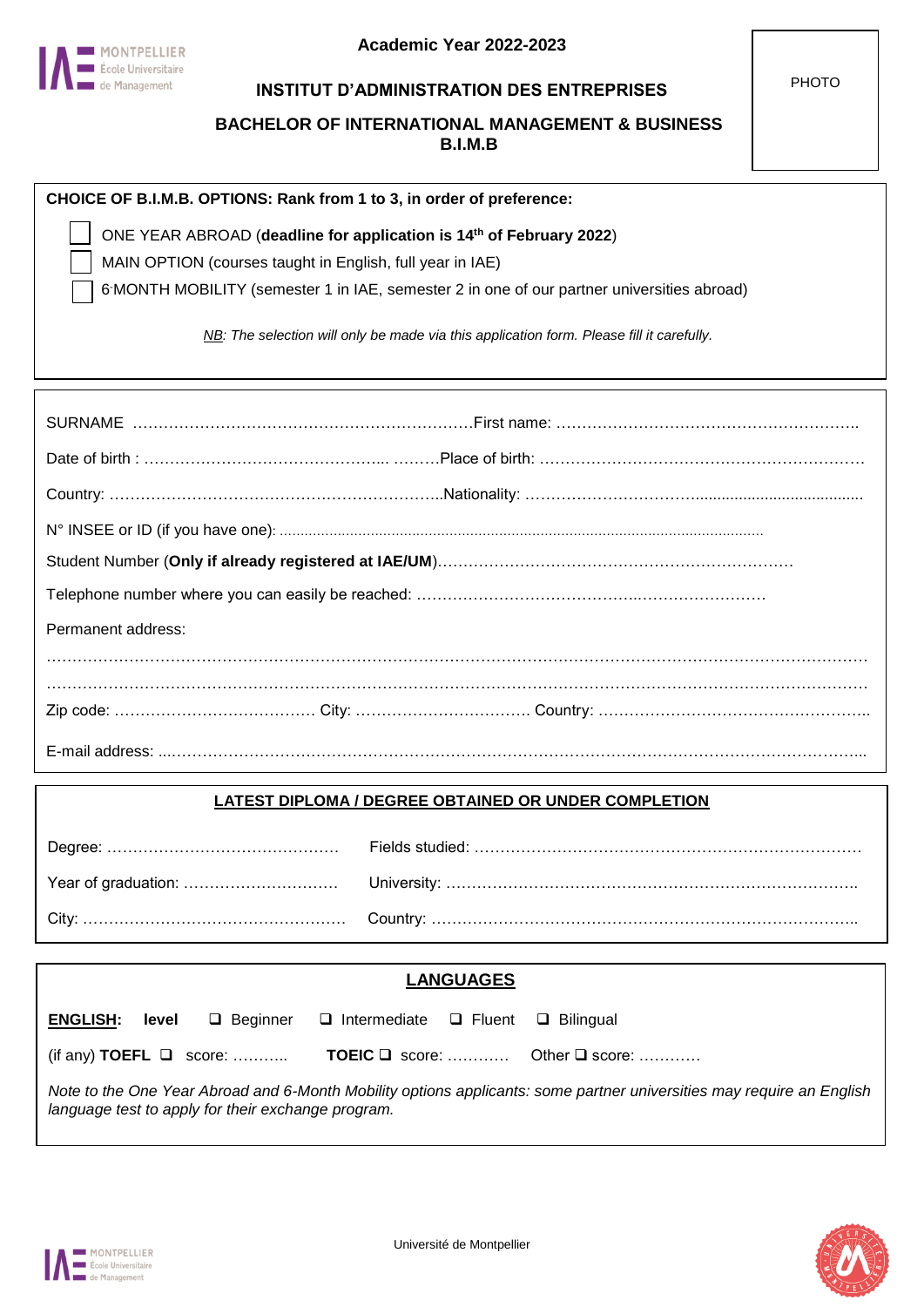| <b>FRENCH:</b><br><b>SPANISH:</b><br><b>GERMAN:</b> | level<br>level<br>level | $\Box$ Beginner<br>$\Box$ Beginner<br>$\Box$ Beginner<br>$\Box$ Beginner | $\Box$ Intermediate<br>$\Box$ Intermediate<br>$\Box$ Intermediate<br>□ Intermediate □ Fluent | □ Fluent<br>$\Box$ Fluent<br>$\Box$ Fluent | $\Box$ Bilingual<br>$\Box$ Bilingual<br>$\Box$ Bilingual<br>□ Bilingual |  |
|-----------------------------------------------------|-------------------------|--------------------------------------------------------------------------|----------------------------------------------------------------------------------------------|--------------------------------------------|-------------------------------------------------------------------------|--|
|                                                     |                         |                                                                          |                                                                                              |                                            |                                                                         |  |
|                                                     |                         |                                                                          |                                                                                              |                                            |                                                                         |  |
|                                                     |                         |                                                                          |                                                                                              |                                            |                                                                         |  |

| DO YOU APPLY FOR OTHER PROGRAMS? □ YES □ NO<br>If so, which ones? (specify which University or Institute) |  |
|-----------------------------------------------------------------------------------------------------------|--|
|                                                                                                           |  |
|                                                                                                           |  |

| <b>EDUCATION</b> |
|------------------|
|                  |
|                  |

| <b>HIGHER EDUCATION</b> |                                                                                                 |                                |                |                                |                                    |
|-------------------------|-------------------------------------------------------------------------------------------------|--------------------------------|----------------|--------------------------------|------------------------------------|
|                         | Specify the years in Higher Education (and the degrees/diplomas) beginning with the current one |                                |                |                                |                                    |
| <b>ACADEMIC YEAR</b>    | <b>FIELD OF STUDY</b>                                                                           | UNIVERSITY OR<br><b>SCHOOL</b> | <b>COUNTRY</b> | <b>DEGREE</b><br>(whole title) | <b>VALIDATED</b><br><b>CREDITS</b> |
|                         |                                                                                                 |                                |                |                                |                                    |
|                         |                                                                                                 |                                |                |                                |                                    |
|                         |                                                                                                 |                                |                |                                |                                    |

| PROFESSIONAL EXPERIENCES, INTERNSHIPS, REPORTS |                          |                                             |                                              |                                     |  |
|------------------------------------------------|--------------------------|---------------------------------------------|----------------------------------------------|-------------------------------------|--|
| <b>HOST COMPANY</b>                            | CITY -<br><b>COUNTRY</b> | <b>MONTH - YEAR</b><br><b>STARTING DATE</b> | <b>MONTH - YEAR</b><br><b>FINISHING DATE</b> | <b>TASKS - PROJECTS CARRIED OUT</b> |  |
|                                                |                          |                                             |                                              |                                     |  |
|                                                |                          |                                             |                                              |                                     |  |
|                                                |                          |                                             |                                              |                                     |  |



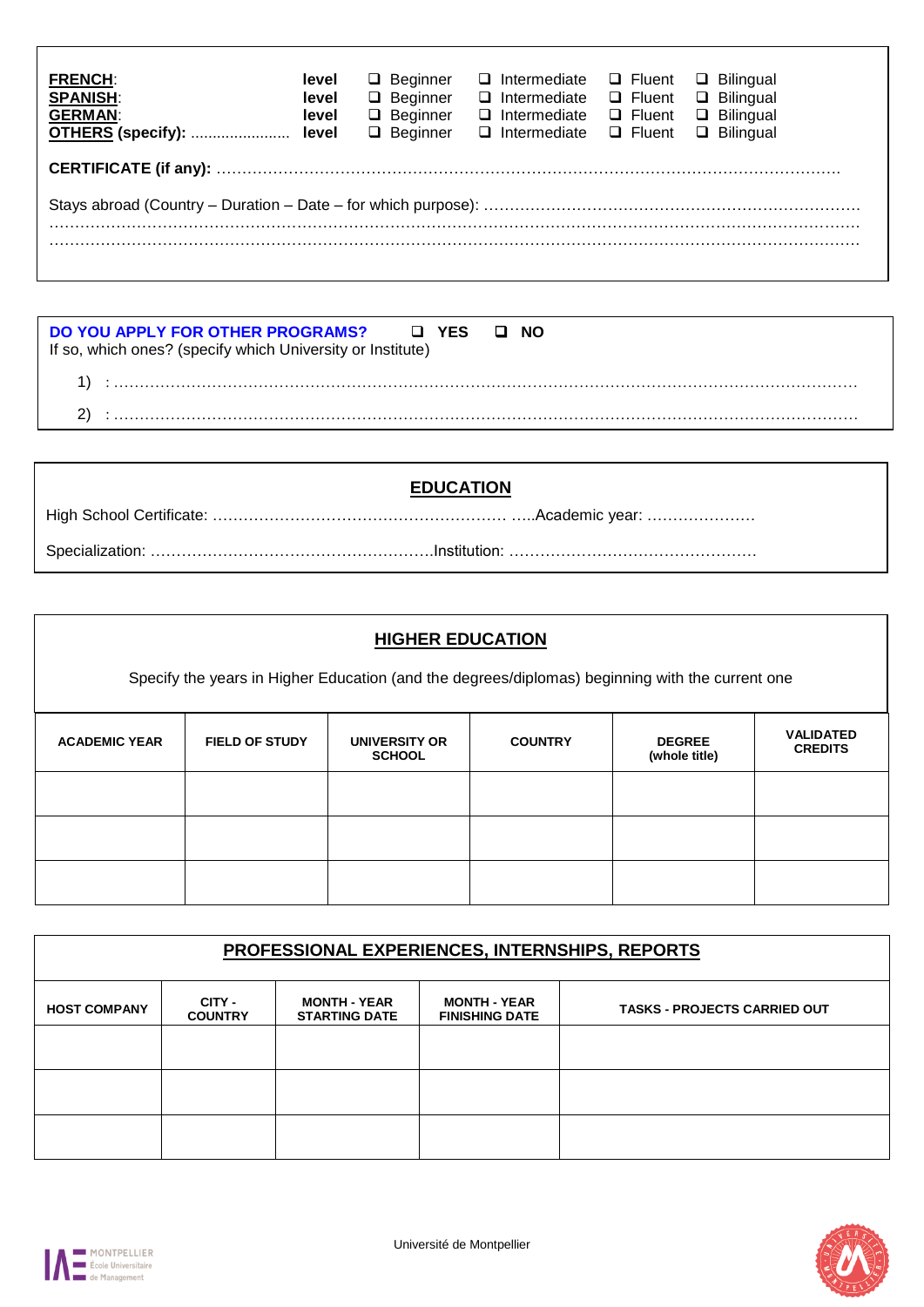# **ENCLOSURES:**

1 – Curriculum Vitae written in English

2 – Cover letter written in English

3 – Copies of the Higher Education diplomas

4 – Copies of the last two years' transcripts of records

5 – Certificate of proficiency in English (if any). *Note to the One Year Abroad and 6-Month Mobility options applicants: some partner universities may require a test to apply to their exchange program.*

6 – Documents justifying your professional experiences and internships in companies in France and abroad

7 – « Choice of destination » form duly completed (for students applying for « One Year Abroad » or « 6 Month Mobility »)

**NB : Don't forget to add your picture on the first page of the form All the diplomas written in a foreign language MUST BE TRANSLATED INTO FRENCH or ENGLISH**

# **INCOMPLETE APPLICATION FORM WILL BE REJECTED**

|                         | Option                  | Deadline for<br>application | Date of<br>announcement of<br>admittance (1) | <b>Deadline to confirm</b><br>enrollment (2) |
|-------------------------|-------------------------|-----------------------------|----------------------------------------------|----------------------------------------------|
|                         | ONE YEAR ABROAD         | 14th of February 2022       | 21 <sup>st</sup> of February 2022            | 1 <sup>st</sup> of March 2022                |
| 1 <sup>st</sup> session | <b>6-MONTH MOBILITY</b> | $17th$ of June 2022         | 30th of June 2022                            | 5 <sup>th</sup> of July 2022                 |
|                         | <b>MAIN OPTION</b>      | $17th$ of June 2022         | 30th of June 2022                            | 5 <sup>th</sup> of July 2022                 |
|                         | <b>6-MONTH MOBILITY</b> | 26th of August 2022         | 1 <sup>st</sup> of September 2022            | 9th of September 2022                        |
| $2nd$ session (3)       | <b>MAIN OPTION</b>      | 26th of August 2022         | 1 <sup>st</sup> of September 2022            | 9th of September 2022                        |

#### **IMPORTANT DATES:**

(1) Admission results will be announced by e-mail only.

(2) In case of admittance in the program, students have to confirm their registration by sending back an email to [iae-ri@umontpellier.fr](mailto:iae-ri@umontpellier.fr) before the date specified above.

 $(3)$  Foreign admitted candidates must ensure they get their visa on time for the 19th of September 2022, first day of classes.

Place **…………………………** Date **…………………**

Certified sincere and true, and true, and true and true and true and true and true and true and true and true and true and true and true and true and true and true and true and true and true and true and true and true and

SEND YOUR APPLICATION FORM:

**By email to [iae-ri@umontpellier.fr](mailto:iae-ri@umontpellier.fr) :**

**Please gather all the documents in one and only PDF file.**